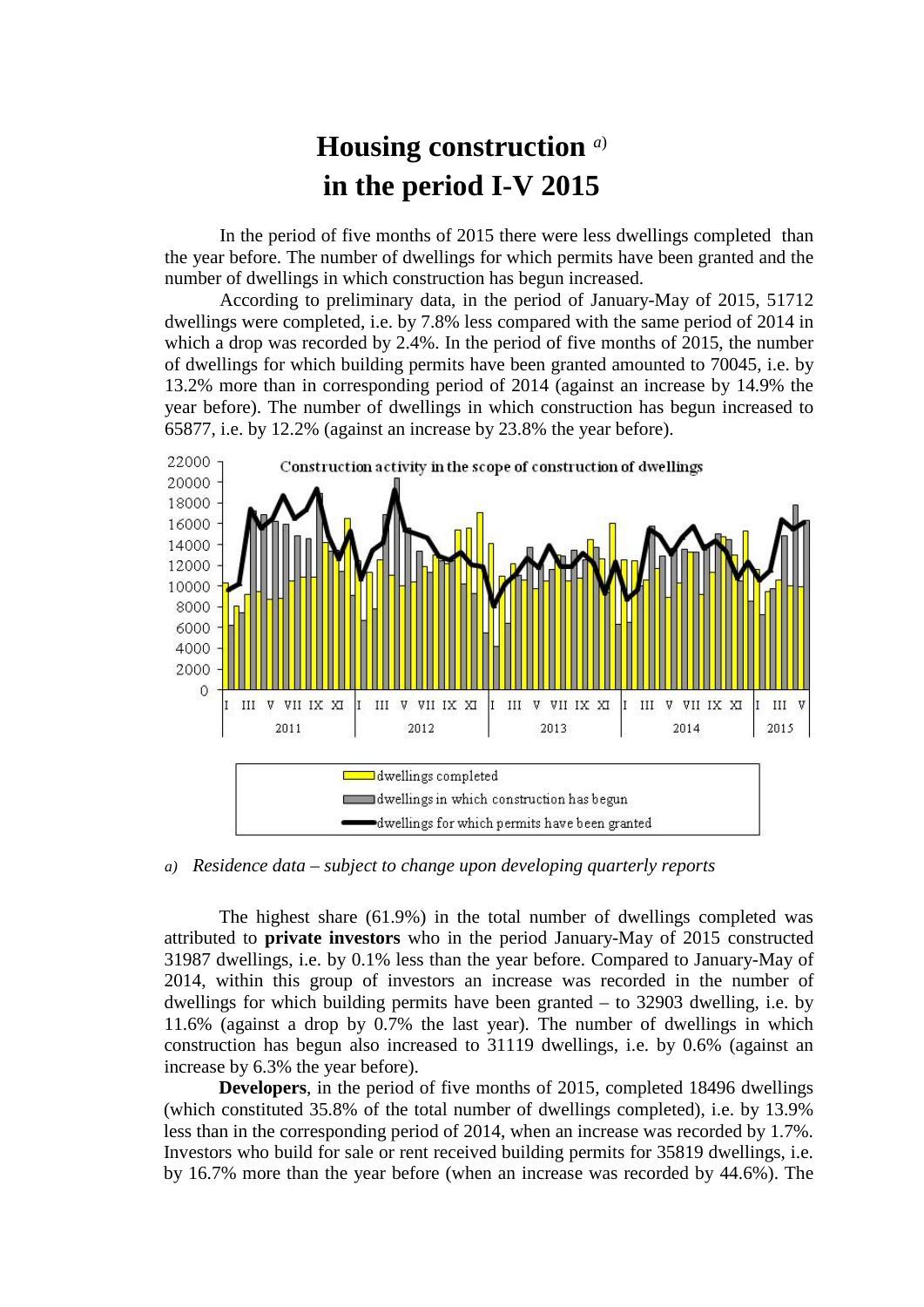number of dwellings in which construction has begun also increased to 33838 dwellings, i.e. by 29.8% (against an increase by 52.1% the year before).

**Housing cooperatives** in the period of five months of 2015, completed 495 dwellings against 1251 dwellings the year before. The number of dwellings for which building permits have been granted increased to 606 against 475 dwellings the year before and the number of dwellings in which construction has begun to 519 dwellings against 448 dwellings the year before.

**Other investors** (municipal, construction and public building society construction) in the period of five months of 2015 completed 734 dwellings against 1349 dwellings the year before, of which in municipal construction - 411 dwellings were completed against 489 dwellings the last year, in company construction  $-211$ dwellings against 205 dwellings and in public building society construction – 112 dwellings against 655 dwellings in the corresponding period of 2014. The number of dwellings for which permits have been granted and in which construction has begun respectively decreased to 717 dwellings against 1193 dwellings the year before and 401 dwellings against 1277 last year.,

In the period of five months of 2015, a decrease in **the number of dwellings completed** was recorded in twelve voivodships, including the most substantial one in Warmińsko-Mazurskie – by 23.2%, Opolskie – by 21.5% and Dolnośląskie – by 19.8%. An increase in the number of dwellings completed was recorded in four voivodships: in Podkarpackie – by 24.4%, Zachodniopomorskie – by 13.8%, Pomorskie – by 10.9% and Łódzkie – by 1.6%. Most of dwellings were completed in Mazowieckie voivodship  $-10204$ , i.e. by 16.7% less than the year before.

In the period of five months of 2015, an increase in the number of **dwellings for which permits have been granted** was recorded in eleven voivodships, of which the highest in: Małopolskie - by 56.1%, Zachodniopomorskie – by 54.0% and Warmińsko-Mazurskie – by 44.9%. A decrease in the number of permits was recorded in five voivodships including the highest in: Podkarpackie – by 17.4%, Opolskie – by 11.8% and Lubuskie – by 9.0%. Most of dwellings for which permits have been granted were in Mazowieckie voivodship – 16316 dwellings, i.e. by  $-6.7\%$  more than the year before.

An increase in the number of **dwellings in which construction has begun** in the period of five months of 2015 was recorded in nine voivodships, of which the highest in:Pomorskie – by 55.1%, Małopolskie – by 43.9% and Lubuskie – by 38.7%. A drop in the number of dwellings in which construction has begun was recorded in seven voivodships, of which the highest in Świętokrzyskie – by 22.8%, Podkarpackie – by 19.5% and Warmińsko-Mazurskie – by 16.2%. Most of dwellings in which construction has begun were in Mazowieckie – 12674 dwellings, i.e. by  $-0.6\%$  more than the year before.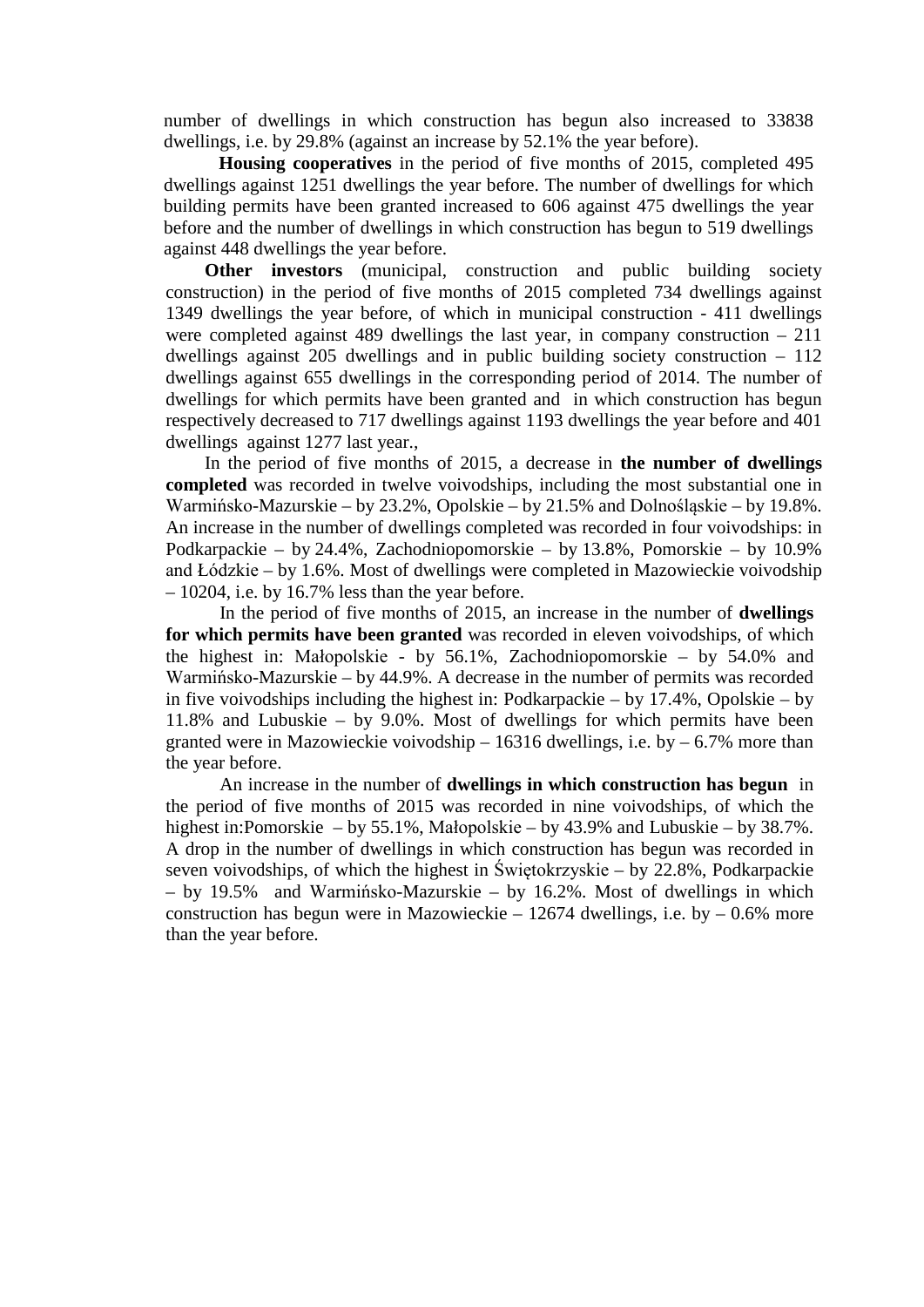|                                               | 2015         |                              |                    |        |                       |
|-----------------------------------------------|--------------|------------------------------|--------------------|--------|-----------------------|
| <b>Forms</b>                                  | $\mathbf{V}$ |                              |                    | $I-V$  |                       |
| of construction                               | number       | $\mathbf{V}$<br>$2014 = 100$ | IV<br>$2015 = 100$ | number | $I-V$<br>$2014 = 100$ |
| <b>Dwellings completed</b>                    |              |                              |                    |        |                       |
|                                               | 9975         | 112.2                        | 99.5               | 51712  | 92.2                  |
|                                               | 5838         | 105.8                        | 90.5               | 31987  | 99.9                  |
| For sale or rent                              | 4090         | 128.4                        | 127.0              | 18496  | 86.1                  |
|                                               | $\mathbf{1}$ | 2.2                          | 0.4                | 495    | 39.6                  |
|                                               | 46           | 31.5                         | 45.5               | 734    | 54.4                  |
| Dwellings in which construction has begun     |              |                              |                    |        |                       |
|                                               | 16301        | 119.9                        | 91.7               | 65877  | 112.2                 |
|                                               | 7854         | 105.5                        | 93.7               | 31119  | 100.6                 |
| For sale or rent                              | 8289         | 140.7                        | 90.6               | 33838  | 129.8                 |
| Cooperative                                   | 112          | 466.7                        | 100.0              | 519    | 115.8                 |
|                                               | 46           | 19.9                         | 36.8               | 401    | 31.4                  |
| Dwellings for which permits have been granted |              |                              |                    |        |                       |
|                                               | 16101        | 123.4                        | 103.9              | 70045  | 113.2                 |
|                                               | 7572         | 103.4                        | 98.1               | 32903  | 111.6                 |
| For sale or rent                              | 8331         | 158.9                        | 114.7              | 35819  | 116.7                 |
|                                               | 99           | 62.3                         | 31.9               | 606    | 127.6                 |
|                                               | 99           | 30.5                         | 47.8               | 717    | 60,1                  |

*b) company, municipal, public building society.*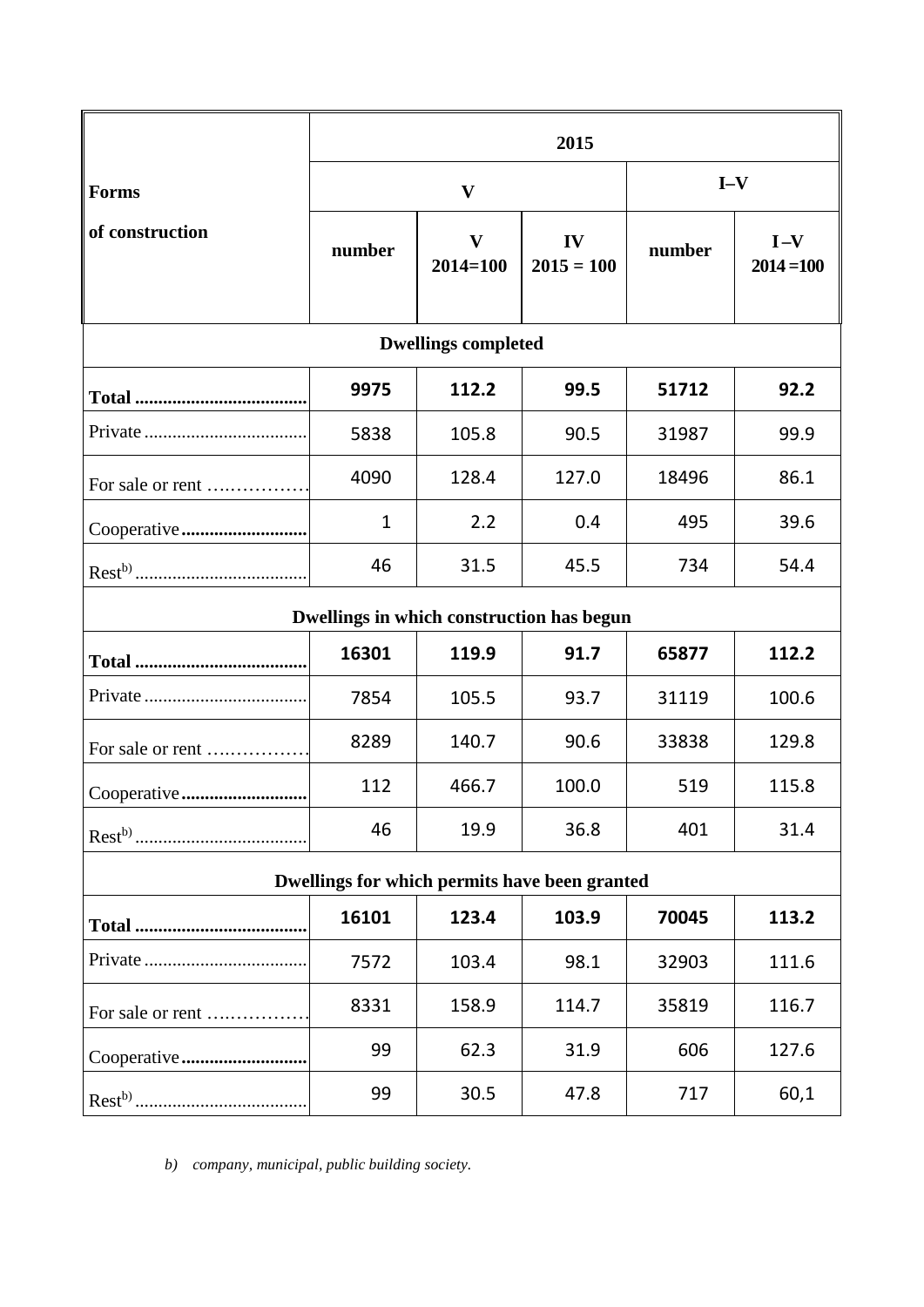